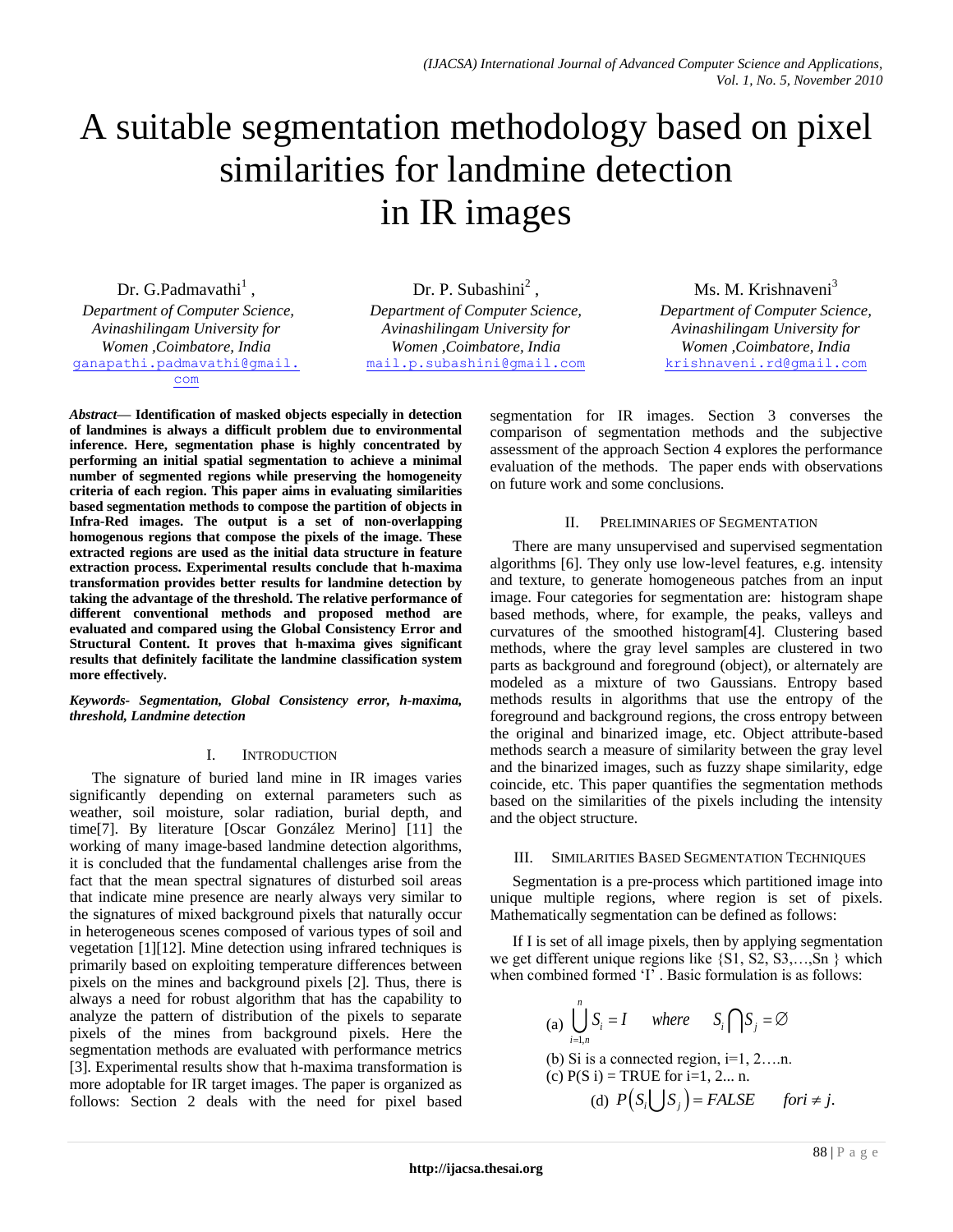Where P (Si) is a logical predicate defined over the points in set Si.

Condition (a) indicates that segmentation must be complete, every pixel in the image must be covered by segmented regions. Segmented regions must be disjoint. Condition (b) requires that points in a region be connected in some predefined sense like 4- or 8- connected. Condition (c) deals, the properties must be satisfied by the pixels in a segmented region- e.g.  $P(S_i) = TRUE$ . if all pixels in  $S_i$  have the same gray level. Last condition (d) indicates that adjacent regions  $S_i$  and  $S_i$  are different in the sense of predicate P.

Ever in image processing research there is no common solution to the segmentation problem [6]. One of the main reasons of segmentation algorithms is to precisely segment the image without under or over segmentation. Almost all image segmentation techniques proposed so far are ad hoc in nature. These below are the following approaches of image segmentation taken in this paper and demonstrated with IR images. Given below in fig 1 is the approach taken for image segmentation for IR images.



Figure 1: Schematic representation of proposed algorithm for identification of landmine

### *A. H-maxima algorithm*

Every IR image taken has been implemented with morphological reconstruction, extended maxima transformation using thresholding[10] . The extended maxima transformation is the regional maxima computation of the corresponding *h*maxima transformation. As a result, it produces a binary image. A connected-component labeling operation is performed, in order to evaluate the characteristics and the location of every object. As a second object reduction step, objects not located within a region of another object, are also discarded, since mine objects are not typically clustered. The region of interest (ie) the target is got by connected component segmentation in which the relevant pixels of the object will be grouped and extorted [8]. The extended-maxima transform computes the regional maxima of the H-maxima transform. Here H refers to nonnegative scalar. Regional maxima are connected components of pixels with a constant intensity value, and whose external boundary pixels will have a lower value.

## *B. Kmeans algorithm*

Here K means is used as a two phase iterative algorithm[9] to minimize the sum of point-to centroid distances, summed over all k clusters. The first phase uses each iteration that consists of reassigning points to their nearest cluster centroid. The second phase uses points that are individually reassigned. Arbitrarily choose k data points to act as cluster centers. Until the cluster centers are unchanged following are the steps carried out : Allocate each data -point to cluster whose center is nearest. Replace the cluster centers with the mean of the elements in their clusters end. Clustering in attribute space can lead to unconnected regions in image space (but this may be useful for handling occlusions).The K means image representation groups all feature vectors from all images into K clusters and provides a cluster id for every region of image that represents the salient properties of the region. K means is fast iterative and leads to a local minimum. It looks for unusual reduction in variance. This iterative algorithm has two steps

Assignment step: Assign each observation to the cluster with the closest mean

$$
S_i^{(t)} = \{X_j : \left\| X_j - m_i^{(t)} \right\| \le \left\| x_j - m_i^{(t)} \right\| \dots \dots \dots \dots (1)
$$

Update step: Calculate the new means to be centroid of the observations in the cluster

$$
m_i^{(t+1)} = \frac{1}{|S_i^{(t)}|} \sum_{x_j \in S(t)_i} X_j
$$

-(2)

## *C. Threshold intensity distribution algorithm*

It can detect object boundaries with low gradient or reduce noise effect in gradient. However, an accurate and stable estimation of intensity distribution is difficult to get from a finite set of 3D image data. To reduce the "shrink" or "expand" effect on segmentation results, gradient information is used to calibrate the estimation of intensity distribution in the following. Overlap of image gradient is computed with the boundaries determined by intensity distribution through introducing a probability offset to intensity distribution. The maximum overlap indicates the optimal boundaries of the interested objects. To restate the problem without losing generality, here it use a mixed Gaussian distribution model.

$$
P(u) = \sum_{k=1}^n \pi_k P(u | \lambda_k; \mu_k, \sigma_k),
$$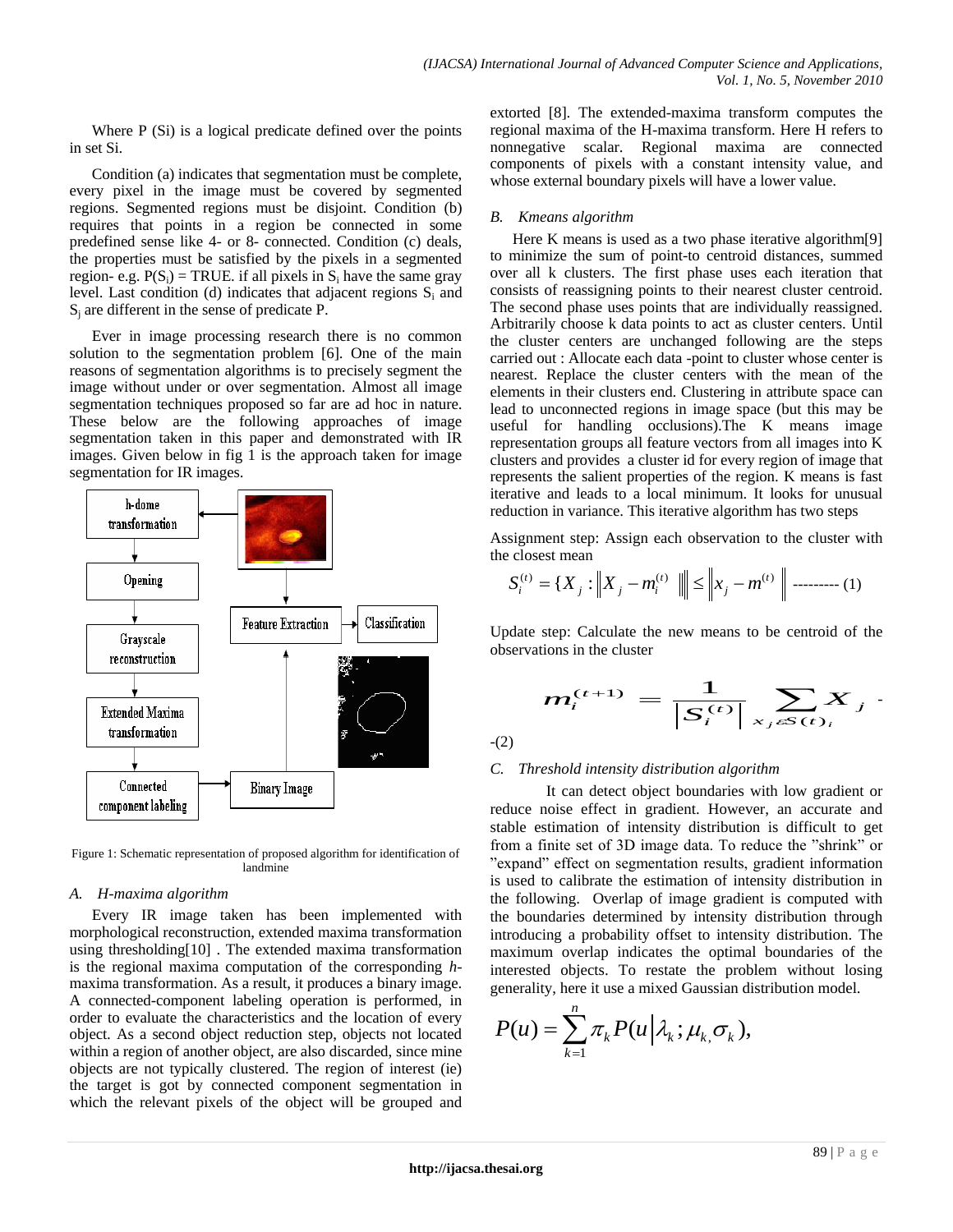Where  $\pi_k$  is the prior probability of class  $\mathcal{A}_k$  with  $\sum_{k=1}^{n} \pi_k = 1$ *k* π  $\sum_{k=1}^{n} \pi_k = 1$ , and  $\mu_k$ ,  $\sigma_k$  are the mean and variance of the

1 *k* Gaussian distribution of the intensity. Intensity distribution inside the region  $\Omega$  is in Eq below

$$
P_{in}(u) = \sum_{k|\lambda_k \in \Omega} \pi_k P(u|\lambda_k; \mu_k, \sigma_k)
$$

And the intensity distribution of the outside region  $\Omega$ ,  $P_{out}$ , can be obtained in a similar way. Normally for pixel x on region boundaries with  $u = I(x)$ ,

$$
P_{out}(I(x)) - P_{in}(I(x)) = 0
$$

Threshold Intensity Distribution is a significant aspect in assigning an individual region around an image[4]. Uneven distribution may lead to assignment of two or more regions to an individual pixel. This method reduces processing time by performing gray-level based segmentation that extracts regions of uniform intensity. Subsequently, it is also possible to estimate motion for the regions. It also reduces the computational load, and the region-based estimator gives robustness to noise and changes of illumination. The segmentation of the reference image is designed to group pixels of similar gray-levels. In intensity distribution, B (i,j) is a binary image (pixel are either 0 or 1) created by thresholding  $F(i,j)$ 

$$
B(i,j) = 1 \text{ if } F(i,j) < t B(i,j) = 0 \text{ if } F(I,j) > = t
$$

It is assumed that the 1's are the object pixels and the 0's are the background pixels.

The Histogram (h) - gray level frequency distribution of the gray level image F.

 $h_F$  (g) = number of pixels in F whose gray level is g  $H_F(g)$  =number of pixels in F whose gray level is  $\leq g$ 

This method is a probabilistic method that makes parametric assumptions about object and background intensity distributions and then derives "optimal" thresholds.

### *D. Boundary based algorithm*

Here the strategy is to consider each control point in turn and move it to the pixel; in its local neighbourhood which gives us the minimum. For a closed boundary it could make the initial estimate surround the object of interest, and add in another term to the objective function to penalize the total length. A difficulty with this type of strategy is the control points. This method traces the exterior boundaries of objects, as well as boundaries of holes inside these objects, in the binary image. A binary image is considered in which the nonzero pixels belong to an object and 0 pixels constitute the background.

Rules that are worked out to guide the process of true corner point localization.

(i) Select those boundary points which bear significantly large cornerity index by eliminating the boundary points which lie on straight line segments bearing negligibly small cornerity index value.

(ii) Since all points on a smooth curve segment are in general associated with almost same cornerity index, and actual corner points bear cornerity index larger than that of their neighbors, it is suggested to select the set of connected points such that the variations in their cornerity indices are considerably large. This rule helps in selecting only the set of points with in the vicinity of actual corner points by eliminating the points on smooth curve segments.

(iii) Select the points which bear local maximum cornerity index as true corner points. It could be noticed that these rules do not require any priori knowledge in locating true corner points.

Thus, the expected point corresponding to a corner point will have a larger shift when compared to other points on the boundary curve. Therefore, the cornerity index of pi is defined to be the Euclidean distance d between the points pi and its expected point pie and is given by

$$
d = \sqrt{(x_i - x_{ie})^2 + (y_i - y_{ie})^2}
$$

The cornerity index indicates the prominence of a corner point. The larger the value of the cornerity index of a boundary point, the stronger is the evidence that the boundary point is a corner.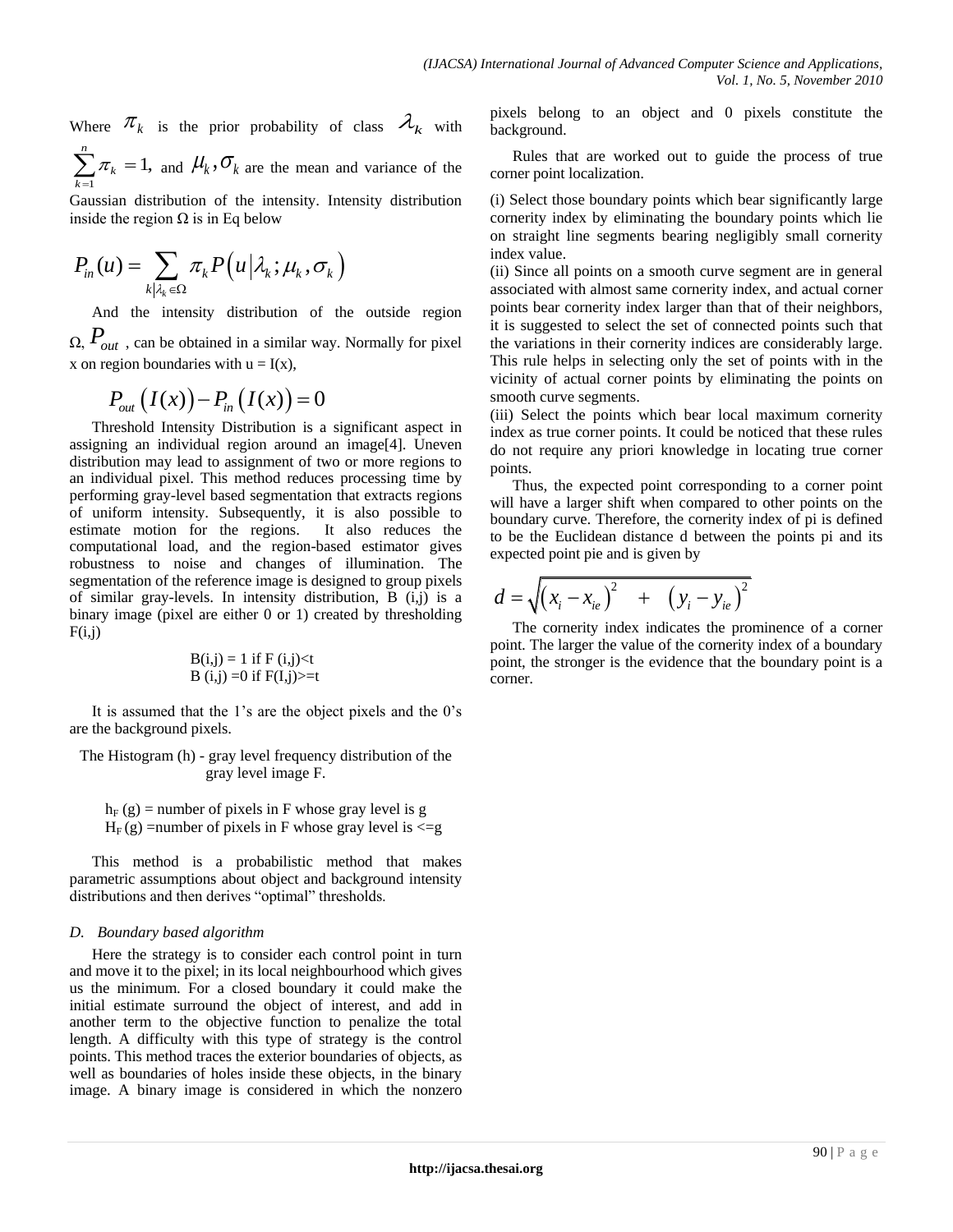*(IJACSA) International Journal of Advanced Computer Science and Applications, Vol. 1, No. 5, November 2010*



Figure 2: Visual assessment of the segmentation methods

#### IV. PERFORMANCE EVALUATION

The qualitative and quantitative assessment of segmentation results is carried out here for choosing the appropriate approach for a given segmentation task. Similar to the segmentation theory itself, there is no established standard procedure for the evaluation of its results. For this reason evaluation is done using empirical discrepancy method using the relative ultimate measurement accuracy. Global Consistency Error and Structural Content used as the evaluation parameters to control the segmentation process and dynamically a good number of regions are chosen based on local minima in the segmentation evaluation measure[5] .The uniqueness of each parameter takes the advantage and disadvantages of IR images.

Global Consistency Error (GCE) forces all local refinements to be in the same direction and is defined as:  $\frac{1}{N}$  min { $\sum LRE(S, S', x_i)$ ,  $\sum LRE(S', S, x_i)$ }. Global Consistency Error (GCE) forces all<br>refinements to be in the same direction and is defined<br> $GCE(S, S') = \frac{1}{N} \min \{ \sum LRE(S, S', x_i), \sum LRE(S', S, x_i) \}$ .(3)



Figure 3: Comparison based on Global Consistency Error



Figure 4: Comparison based on structural content

A structural content is used to find mask structural defects and noise, but are prone to periodic artifacts. This examines to classify image regions hierarchically based on the level of structural content.

$$
SC = \sum_{j=1}^{M} \sum_{k=1}^{N} x_{j,k^2} 2 / \sum_{j=1}^{M} \sum_{k=1}^{N} x'_{j,k^2} 2 / \dots \dots \dots (4)
$$

Structural content of a segmented image is calculated by summation of the original image by the division of the segmented image.